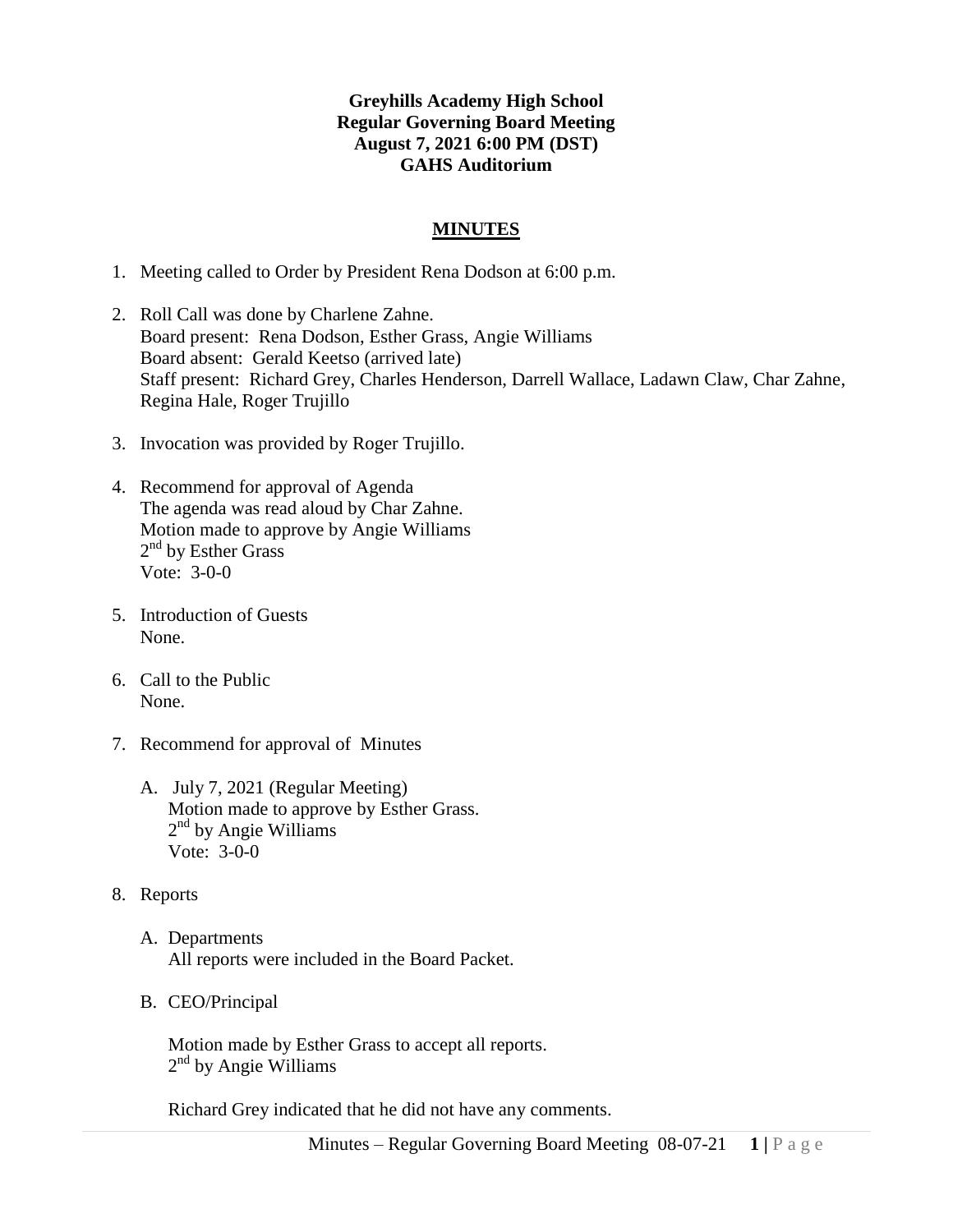Vote: 3-0-0

- 9. New Business Action Items
	- A. Recommend for approval of Payroll Expenditures Ending July 2021 These reports were presented by Ladawn Claw. Motion made by Esther Grass to combine and approve items #9. (A, B, C) 2nd by Angie Williams Vote: 3-0-0
	- B. Recommend for approval of Accounts Payable Expenditures Ending July 2021
	- C. Recommend for approval of Financial Status Ending July 2021
	- **\*\* Gerald Keetso arrived at 6:21 p.m.**
	- D. Recommend for approval of a one-step salary increase for all eligible employees totaling an amount of \$116,393.07 for FY 21-22 Motion made to approve by Esther Grass. 2nd by Angie Williams Vote: 4-0-0
	- E. Recommend for approval of GAHS Personnel Policies and Procedures Section 2.22 General Background, Fingerprint Checks and Adjudication Motion made by Angie Williams to combine and approve by items #9. E, F, G, H, and I. 2nd by Gerald Keetso Vote: 4-0-0
	- F. Recommend for approval of GAHS Personnel Policies and Procedures Section 2.15 Recruitment
	- G. Recommend for approval of Proposed GAHS Student Immunization Policy
	- H. Recommend for approval of Proposed GAHS Personnel Policy on COVID-19 Vaccination
	- I. Recommend for approval of Student/Parent Handbook for SY 2021-22
	- J. Recommend for approval of Navajo Sanitation to provide Solid Waste Disposal Service to Greyhills Academy High School for SY 2021-22 Motion made to approve by Angie Williams 2nd by Gerald Keetso Vote: 4-0-0
	- K. Personnel

Motion made by Esther Grass to enter Executive Session at 6:25 p.m. 2<sup>nd</sup> by Angie Williams